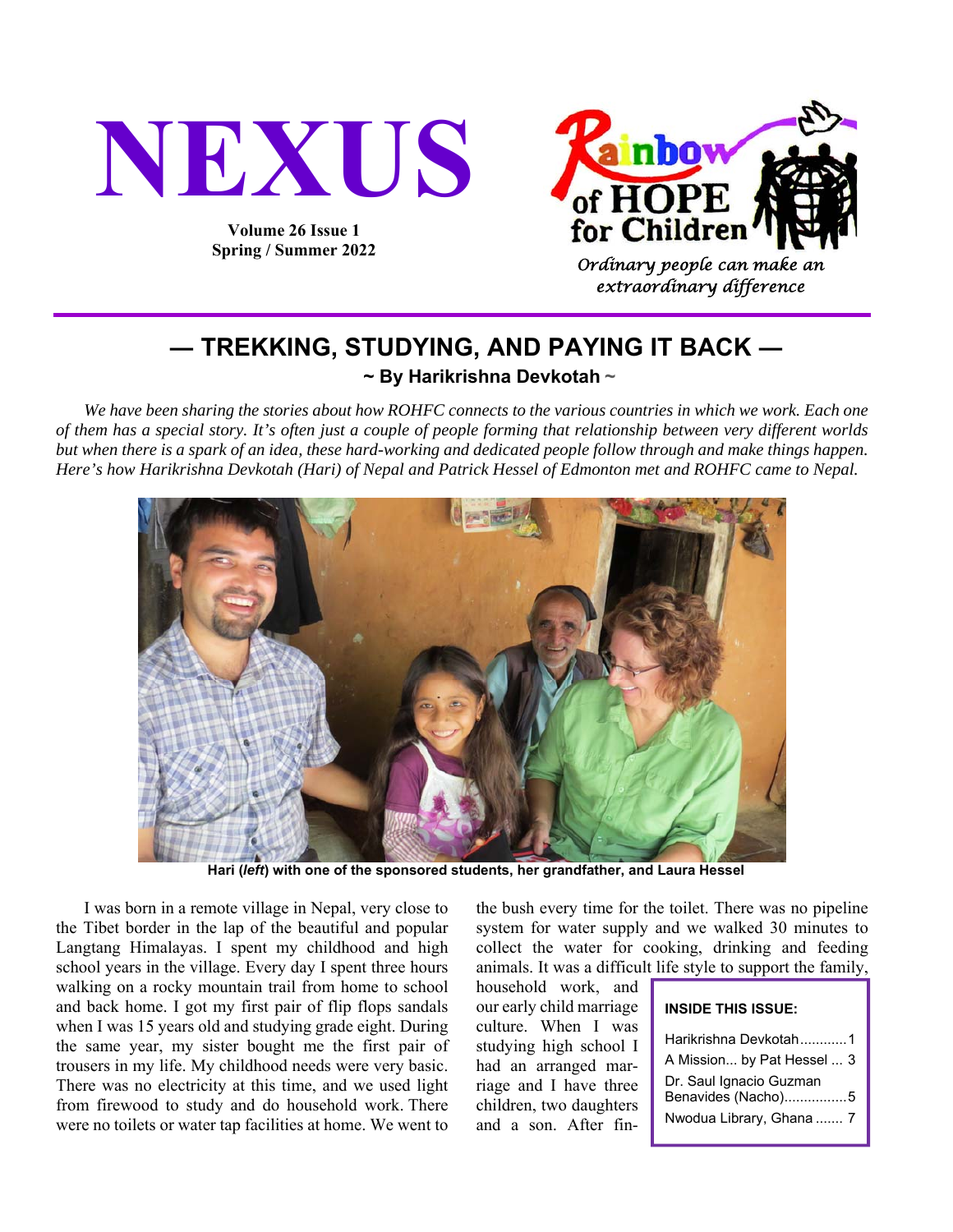ishing my grade 10, I saw for the first time a television screen and electric lights. I was 15 years old the first time I travelled by truck for about one hour.

I have seven sisters (four sisters are older and three are younger than me) and I'm the only boy. Because of the absolute poverty and lack of knowledge of education my parents could not send my sisters to school and my older sisters focused on sending me to school so I was able to study and my luck started from there. Very few children

went to school at that time.

My father was a seasonal trekking porter, farmer and road construction laborer and mother was busy with caring for children, household work, farming etc. I was trekking with my father for the first time as a porter in the Langtang Valley when I was 15 years old and I enjoyed it. I did not have shoes or a warm jacket but it was a milestone in my life and I started to dream about doing trekking and continuing studying.

After finishing high school, I went to Kathmandu for the first time. My parents did not want to send me to the city because of poverty and because they loved me but I went to Kathmandu myself after my grade 10 final exam. I started to work at building construction just to survive. I

In the summer season of 2000, I went to the Annapurna circuit trek (5,416m) with very basic mountaineering equipment. I was suffering badly from a blizzard on the high pass of the Throng La (5416m) and was rescued and supported by an American backpacker at that time rather than my own clients. This American friend and I began a plan to start an NGO to support Himalayan trekking porters of Nepal, and after we returned to Kathmandu we started the Porters Progress

Nepal organization. We immediately started a clothing bank, clothing lending program, first aid training, and English and other foreign language classes for porters. Within five years more than 100,000 porters were associated with this organization. I worked as president and volunteer for eight years. We were able to change the labour act of Nepal, start a porters' insurance policy and make significant contributions to trekking porters' life and the

people from different countries around the world. Among them was Nola Ainsworth from Australia (president of *Reach Out Nepal*) for the first time in 2001. She was supplying warm clothes for porters and porters' families every year. After that we were connected continuously from 2009 and through her I linked up with Habitat for Humanity. I started the High Himalayan Community



**Suryodaya School in the Langtang Valley was the first school funded by ROHFC in Nepal.** 

tourism industry of Nepal during that period. I finished my Masters degree in 2007 and handed over this organization to porter friends who are still operating it.

During that period when I was actively involved in the Porters Progress charity I met many generous donors, volunteers and kind-hearted

rented a room, sharing with other friends, and started my city life. Many villagers and my father were trekking porters so I was interested in becoming a guide and started a trekking porter job in 1998.

In the first week of June 1998, my final result of high school was published and I had made an outstanding score. All my relatives and teachers encouraged me to study medical science or engineering and I wanted to



**COVID-19 food relief program, 2020-2021, Rasuwa**

become an engineer myself too, but it was too expensive. My parents had no financial ability to support me so I studied mathematics, economics and English in university. I have finished a Masters in Economics. I have lectured in university and now I'm doing my PhD in economics. (My PhD title is *Fiscal Federalism in Nepal*).

Project, Nepal (www.hhcpn.org) in 2010 and simultaneously I started my own trekking agency, High Himalayan Trekking and Expedition (www.highhimalayantreks.com) to raise income for me and my family to survive.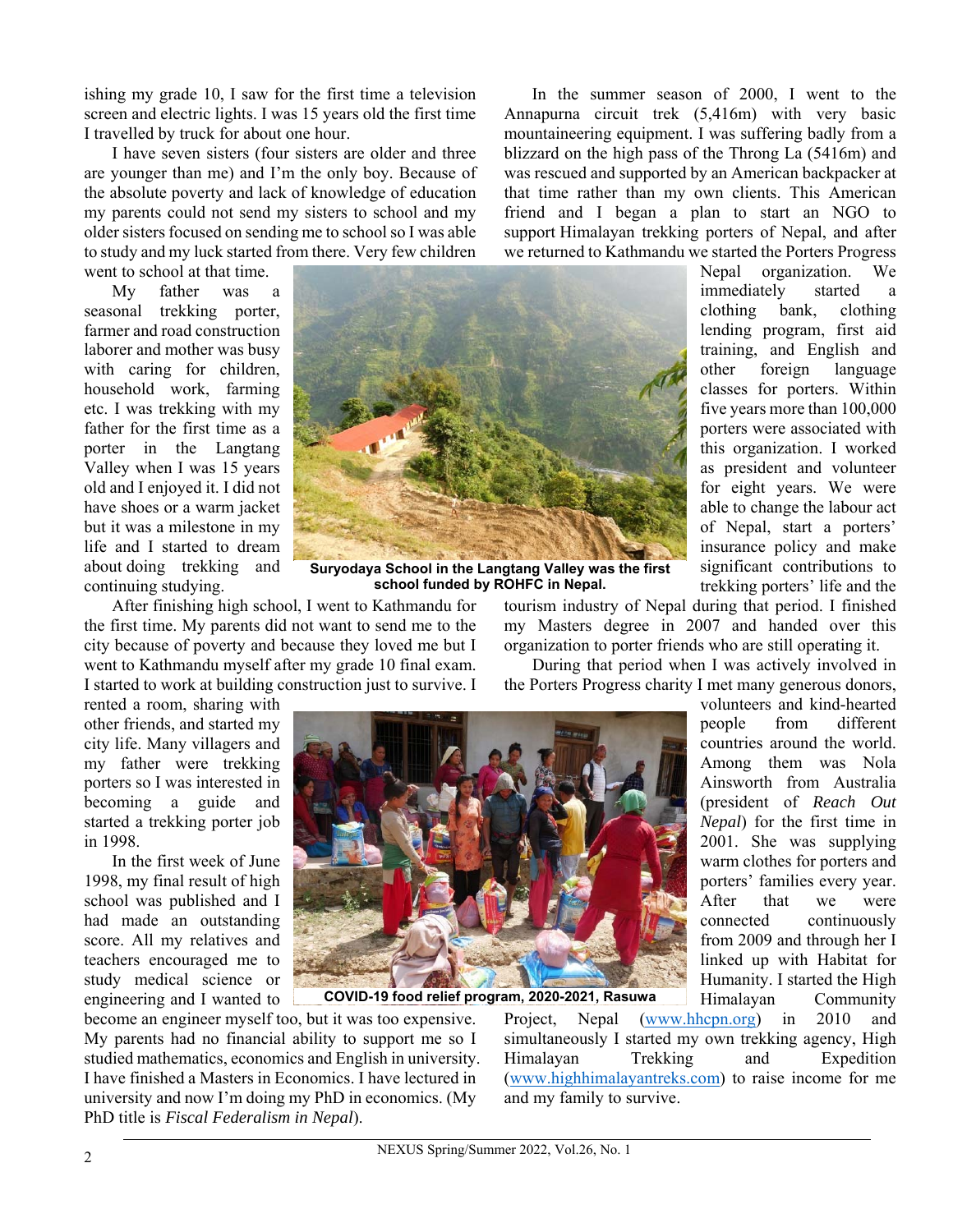I met Patrick Hessel from Canada during the Habitat building program in Pohkara and then HHCPN started a supporting fund for child sponsorships, community development and empowerment programs. After the massive earthquake hit in 2015, and during the COVID-19 period till now, Rainbow of Hope for Children Society from Canada has supported several major donations in the Rasuwa district.



During my childhood many of my neighbors and childhood friends were not able to go to school. I was the **Arukhara Health Center**

lucky one. My dream and passion was to educate directly 1000 orphans and poor children in my lifetime and that's why I started HHCPN and returned to my village area to make positive change. From 2010 till now we were able to directly fund 187 children's sponsorships (school fees, medicine, clothes, bags, stationary, meals, etc.). More than 2700 families are directly benefited by the goats, pigs and greenhouse sponsorship programs. More than 4400 families are in our micro-saving and credit programs now. After the earthquake we built five schools, the Rasuwa community library, and the Arukharka community health center. One school, Kalika primary school, is not completed yet because a river bridge crashed so that sand, cement and other necessary things could not be supplied there. The bridge is in the repair process now and after the bridge is fixed we will complete it within fifteen days. The Rasuwa communities received a huge donation from the Rainbow of Hope for Children society for food relief during the COVID-19 pandemic lockdown period.

I have many miles to go before my long sleep. I have many dream projects for change in the communities, especially in the health/hygiene, education and agriculture sectors. Human rights, community empowerment, nature and culture conservation, and building schools and health centers are equally important. I have to address all of them one by one.  $\infty$ 

## **A MISSION HALF-WAY AROUND THE WORLD by Pat Hessel**

My involvement in Nepal began with a 2010 Habitat for Humanity build in Pokhara, northwest of Kathmandu. There were about 450 of us from nine countries who built 44 houses in about a week. Following the build, a group of us did a six-day trek in the foothills of the Himalayas. I was hooked! I returned several months later with my son to hike the Annapurna Circuit: a 16-day trek that included the highest mountain pass in the world (over 5,400 meters).

In 2016, some of those who had done the initial sixday trek reunited in Nepal for another trek. With us was Nola Ainsworth, an Australian who had been doing charitable work in Nepal for a number of years through her organization, *Reach Out Nepal*. It was Nola who introduced us to Hari.

Through Nola, we discovered that Hari had undertaken a number of projects aimed at improving the quality of life and future prospects of the people of the Rasuwa District, a remote, mountainous region north of Kathmandu. His projects included sponsorships for students, purchase of pigs and goats for families, construction of greenhouses to enhance self-sufficiency of the families and provide some income, and a program called Girl-2-Girl, that assembled and provided feminine

hygiene pads that could be washed and reused, making it more likely that young girls could stay in school.

This work was done through a charity that Hari had founded, called the High Himalayan Community Project, Nepal. I was surprised and gratified to learn that all of the administrative costs associated with this organization



**Pat Hessel with Hari**

were covered by Hari's trekking business. Unlike almost every other charity, all of the money donated to the High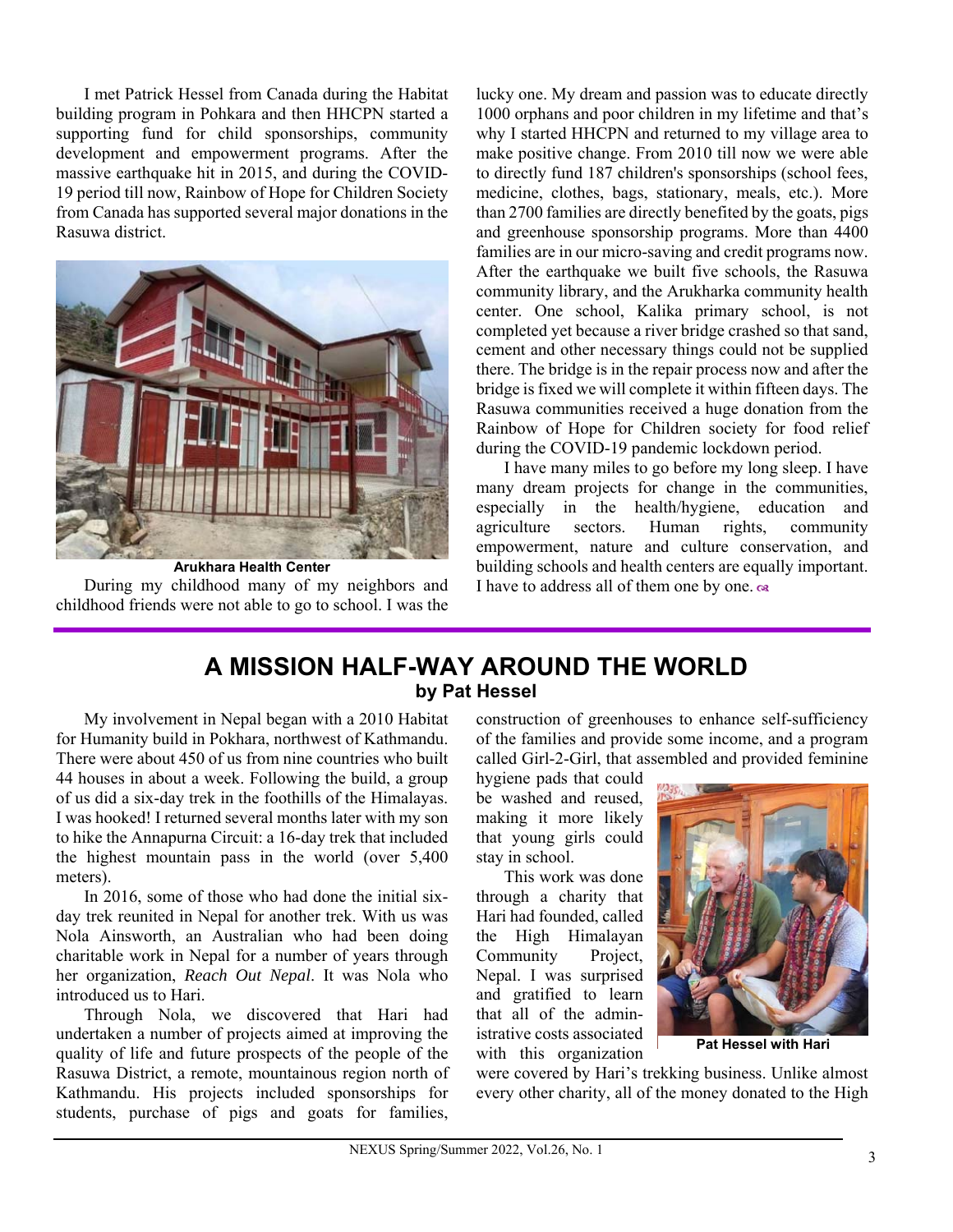Himalayan Community Project, Nepal went directly to their projects: zero overhead!

During that trip, Hari took us to see the village of Ghormu. In 2015, Nepal suffered a major earthquake and

a large aftershock. The epicenter was near Ghormu and the village was badly damaged. The village was actually deserted when we arrived in 2016 and the school was abandoned. The children were being taught in a series of tin classrooms assembled by the local community.

With Hari's help and the involvement of the local community, my wife and I were able to support the construction of a new school in Ghormu and the reconstruction of a part of a school in another larger community, Jibajibe.

When I joined the Board of Rainbow of Hope for Children, the possibilities for helping the people of the Rasuwa District were greatly enhanced. There were still many schools that had been damaged by the earthquake. Rainbow of Hope for Children's first undertaking was the Suryodaya School. Construction was completed in 2018 and several members of the Board traveled to Nepal for the official hand-over. Travel to the site over the treacherous mountain roads made us aware of the huge logistical challenges

of building in these remote settings.

During a visit in 2019 I was able to attend the "grand opening" of the Ghormu School. Hari also showed me another school, Manakamana, which was in desperate need of replacement. George Bunz from our Board coordinated a joint effort between Rainbow of Hope for Children and the Wainwright Rotary club to construct the school.



**Temporary Ghormu School after the earthquake**



**Grand Opening of the new Ghormu School, 2019**



**ROHFC representatives Joe Gubbels, Pat Hessel, George Bunz, and Vicki Gerwing.**

lives you have touched.  $\infty$ 

Our travel to Nepal has been curtailed over the past couple of years due to the pandemic. In fact, we funded two relief projects that provided food and other supplies to the Rasuwa District in the early days of the pandemic. The trekking industry, a cornerstone of the Nepalese economy, had come to a standstill, and the people of Nepal were under a very strict lockdown. The people in the Rasuwa District were running out of food. Hari organized the distribution of the food and supplies and encouraged the people to immediately begin planting crops on every available parcel of land. During this time, ROHFC also funded the construction of a school in Kalika and a health care centre in Arukharka. With Hari's help, we are hoping to fund the reconstruction of another school and the construction of another health care centre.

Your donations to Rainbow of Hope for Children are having a profound impact on this impoverished part of the world. The sincere thanks of the Board are echoed by the many people in the Rasuwa District whose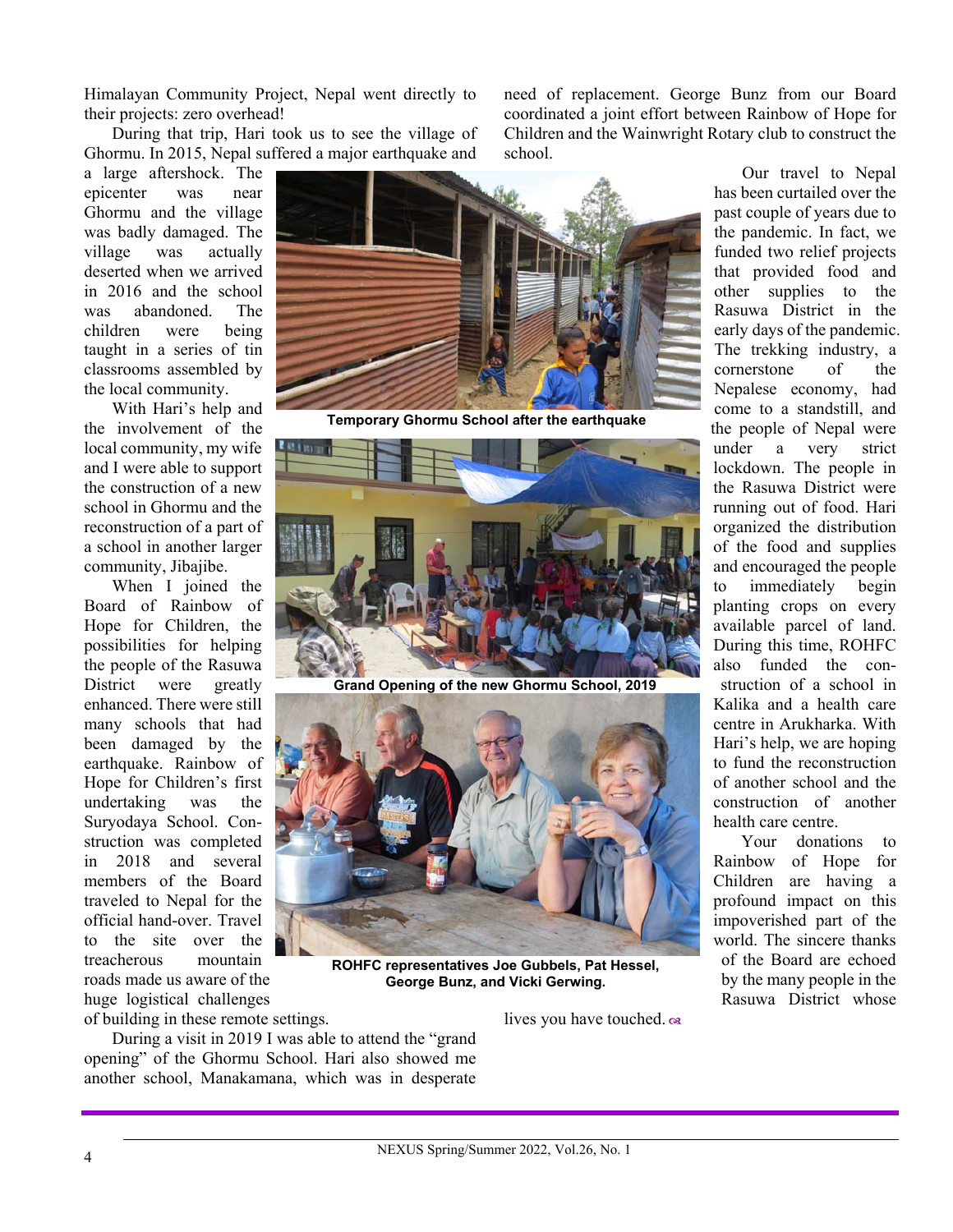# **ROHFC PRESENTS WITH PRIDE: DR. SAUL IGNACIO GUZMAN BENAVIDES (NACHO) ~ by George Bunz ~**



I recall Nacho speaking to us on our first visit to Isla El Espiritu Santo on November 13, 2016. He was a young university student then and he spoke to us about his dream of becoming a medical doctor. I could feel his eloquence and confidence at that time and especially his spirit of solidarity in wanting to serve the people of El Salvador. Six years after sharing his dream with us, he has made that dream come true. It is a testimony, despite his many challenges, to what can be achieved when the will is there. We can see the pride in the faces of his parents. I am deeply touched by Dr. Saul Ignacio and can't help thinking ahead to the many people who will be treated by him as a professional medical doctor. I hope that in the not too distant future, I can congratulate him in person.

Before

the scholarship program came to the Island of El Espiritu Santo, only two people had left the Island to receive a high school education. Now we have many high school and university graduates giving back to their communities, like Dr. Saul Ignacio Guzman Benavides. It is a tribute to CIS and this remarkable youth program that ROHFC is blessed to be able to support. Below is Nacho's letter.

Puerto el Triunfo, Usulután March 1, 2022



**Dr. Saul Ignacio Guzman Benavides and his proud family.**

*Every great dream begins with a great dreamer. Always remember: You have within you the strength, patience, and passion to reach for the stars and change the world.* 

(Harriet Tubman)

This letter serves to greet you and wish you success in the noble humanitarian work you carry out. I give thanks to God, the Centro de Intercambio y Solidaridad (CIS), and Rainbow of Hope for Children for the support you have given me to reach the highest goal I have set for myself, to finish my studies to become a Doctor of Medicine.

It started 15 years ago as a dream that has converted into something that fills me with pride to be able to say I have finished my university studies giving me a degree as Doctor of Medicine. This achievement is thanks to you for your untiring and laudable work that you carry out in communities with scarce economic resources and with persons who desire to overcome but do not have sufficient economic resources to achieve a university career.

I started in the scholarship program in 2011 on the Espiritu Santo Island, studying three years of high school. I began at the university in 2014, but at the time it seemed I would not be able to study more. Then I remembered the opportunity God gave me through the CIS Scholarship and Leadership Development Program. I was able to continue studying and it gave me strength to go forward and take on what appeared impossible.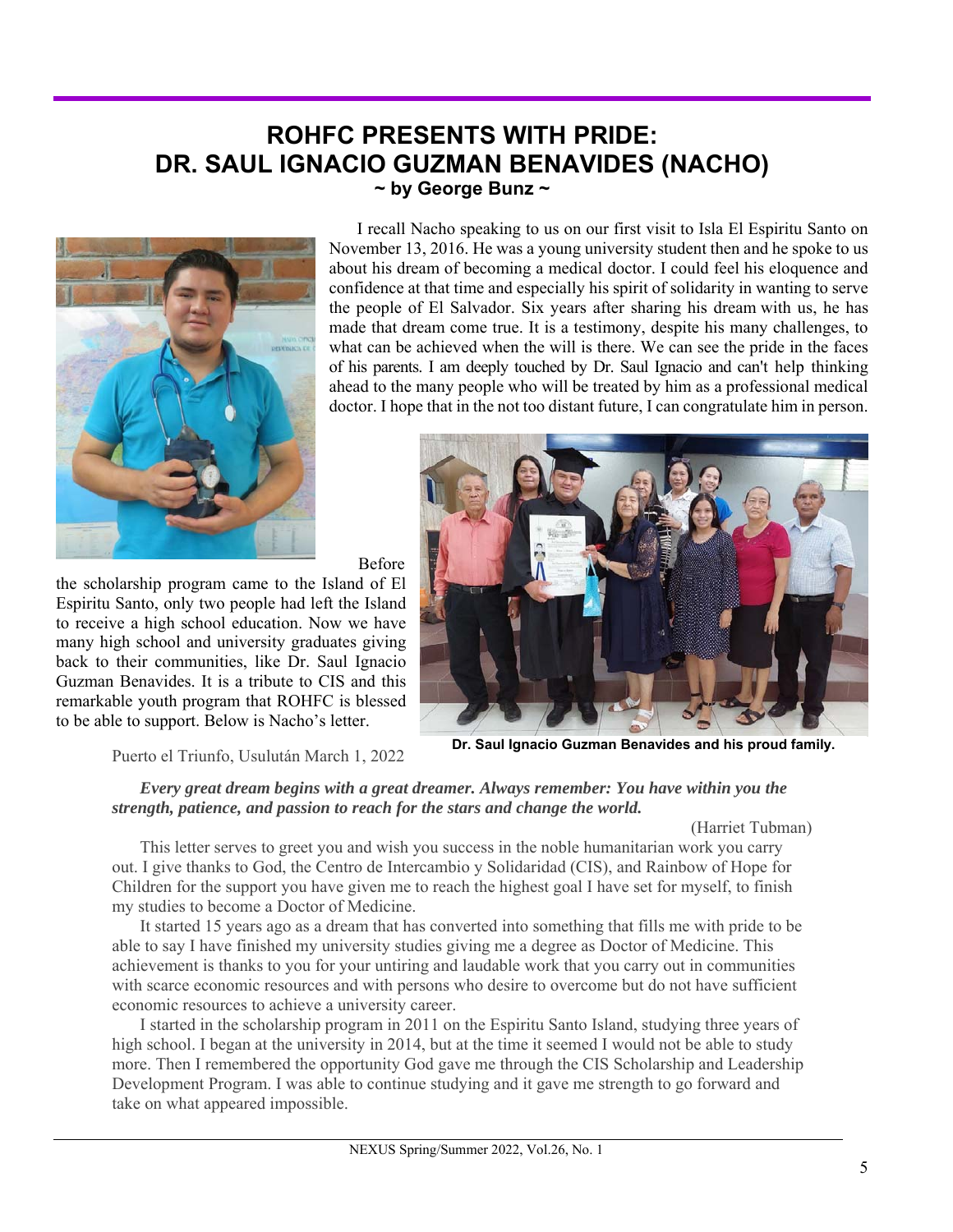I have many stories to tell you about my experiences with CIS. I participated in scholarship retreats, in the Clean Water program, reforestation projects, cultural activities, and educational tutoring with younger students. I learned moral values, how to have a critical opinion, how to speak in public, how to work in a team and help those most in need. I gained knowledge and abilities, but above all, I made many friends.

I would like to thank the director of CIS, Leslie Schuld, Rainbow of Hope for Children, and all the teamwork that make these opportunities possible. It has been an honour and a pleasure to belong to this marvelous family. Thank you and may God bless you and make this project continue to grow so many youths can overcome. I will never tire of expressing gratitude for the support you gave me during this time. I will always express that it was all of you who helped me overcome. Many thanks CIS and the Rainbow of Hope for Children family.

Sincerely,

Dr. Saúl Ignacio Guzmán Benavides



**Rainbow of Hope for Children provides funding for a scholarship program for students from a remote island community who need to attend school on the mainland.** 

Rainbow of Hope for Children has partnered with CIS (Centro de Intercambio y Solidaridad (CIS), meaning Centre for Friendship and Exchange) in El Salvador for some years. Our main focus since 2014 has been on the Scholarship and Leadership Development Program. We fund a number of students from Isla El Espiritu Santo, an island community that lacks access to higher education. The CIS report from December noted that twenty students graduated from university and 87 from high school in 2021. These were not all from the island community that we support, but in total. This is a very worthwhile program that we are very pleased to be a part of.

ROHFC has also supported the Paso Puente dignified housing project through CIS which has transformed the lives of 85 families by providing decent housing. This is one great example of partnering with organizations that are operating closely with communities in areas where the need is greatest.

*Try to be a rainbow in someone's cloud*. ~ Maya Angelou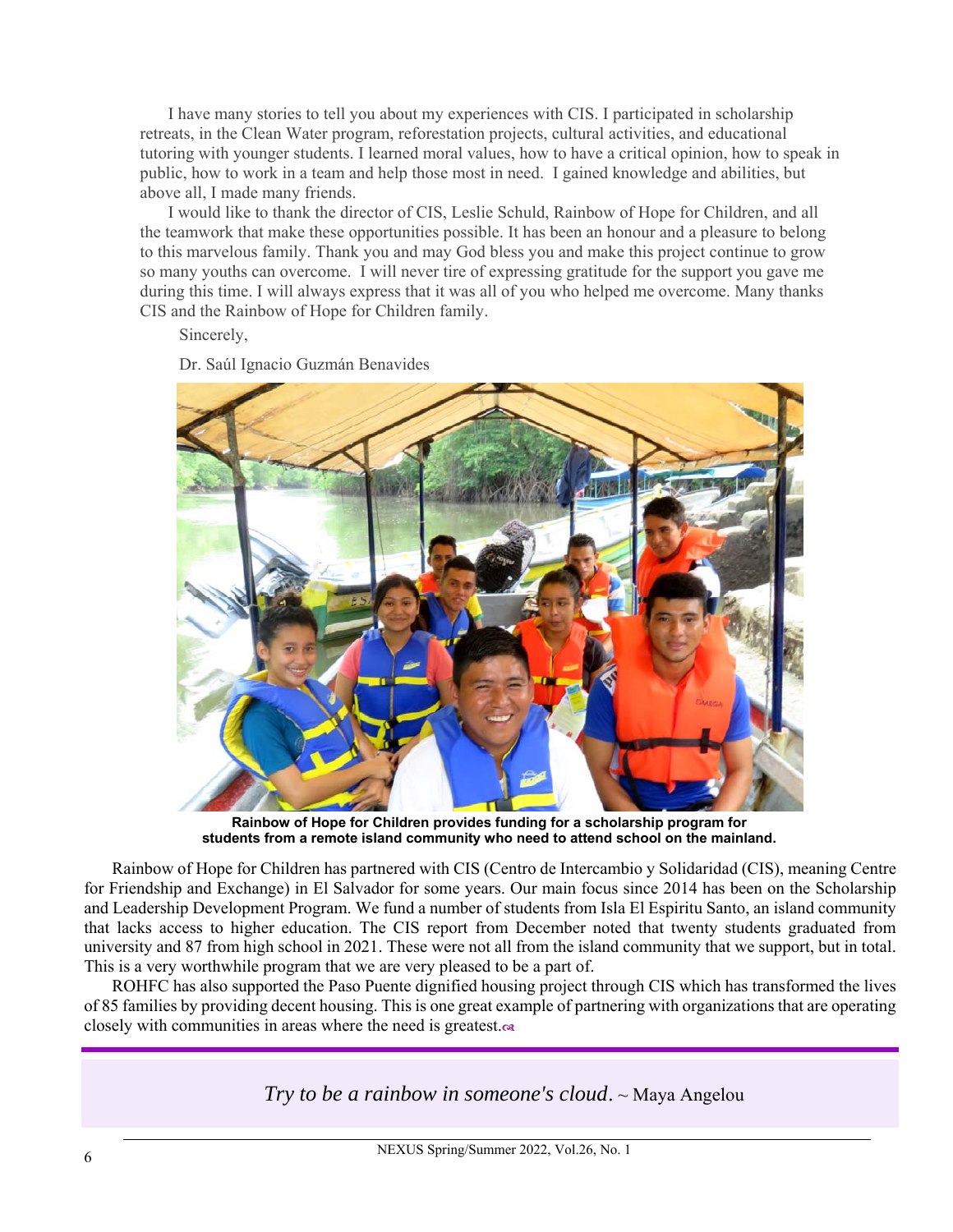# **A LIBRARY FOR NWODUA, GHANA**

Rainbow of Hope for Children Society is supporting the Ad Astra Foundation, Ghana to build a community library in Nwodua, a rural community in northern Ghana. Ad Astra Foundation began as a dream of its Executive



**Dr. Jacob Albin Korem Alhassan** Director, Dr. Jacob Albin Korem Alhassan. Jacob grew up in rural northern Ghana and accessed a small children's library, St. Gildas, run by Catholic nuns. He visited the library weekly to borrow books which gave him access to knowledge and information that shifted the trajectory of his life. Without the library he would not have

had access to books and resources outside of school because of his family's lack of funds.

With the solid foundation from his experience with St Gildas, Jacob proceeded to the University of Ghana, the first in his family to do so. He went on to win full scholarships to study for two master's degrees in the UK (at University of Durham and Oxford University). He subsequently earned a full scholarship to study for a Ph.D. at the University of Saskatchewan in Canada. Jacob has always said that his success would have been impossible without monetary support, hard work and luck such as being close to St. Gildas. Upon completing his PhD, Jacob was finally in the position to help other members of his community access supports to improve their chances of academic success. During a recent trip to Ghana, Jacob met with community members and chiefs and they agreed that a library would be a critical resource for improving educational access. When Jacob shared this idea with

friends in Canada, Ghana and the USA, they were enthusiastic. ROHFC directors Alice Iddi-Gubbels, Peter Van Winssen and Charlie Matt will coordinate implementation of the project for ROHFC..



**Land allocated for the school.**



**Proposed library building.**

The Nwodua library will bring access to educational opportunities in one of the most deprived communities in northern Ghana. The Nwodua community has demonstrated support for the project through the allocation of land. The allocated land is near a cluster of schools and central to many other communities, making it an accessible location for local youth and community members.

For more information go to their website: https://adastrafoundationgh.org œ

## **— INVITING BOARD MEMBERS —**

Rainbow of Hope for Children is inviting people with new ideas and fresh perspectives to join the Board of Directors. We are a group of dedicated volunteers whose objectives are to enable and support schools and other educational projects, capacitation of women and marginalized groups, construction of new homes, and the development of health facilities and services, where the need has arisen. Let's chat.

Please contact Charlie, at: Email: rohfc2017@outlook.com or Phone: 306-242-2484